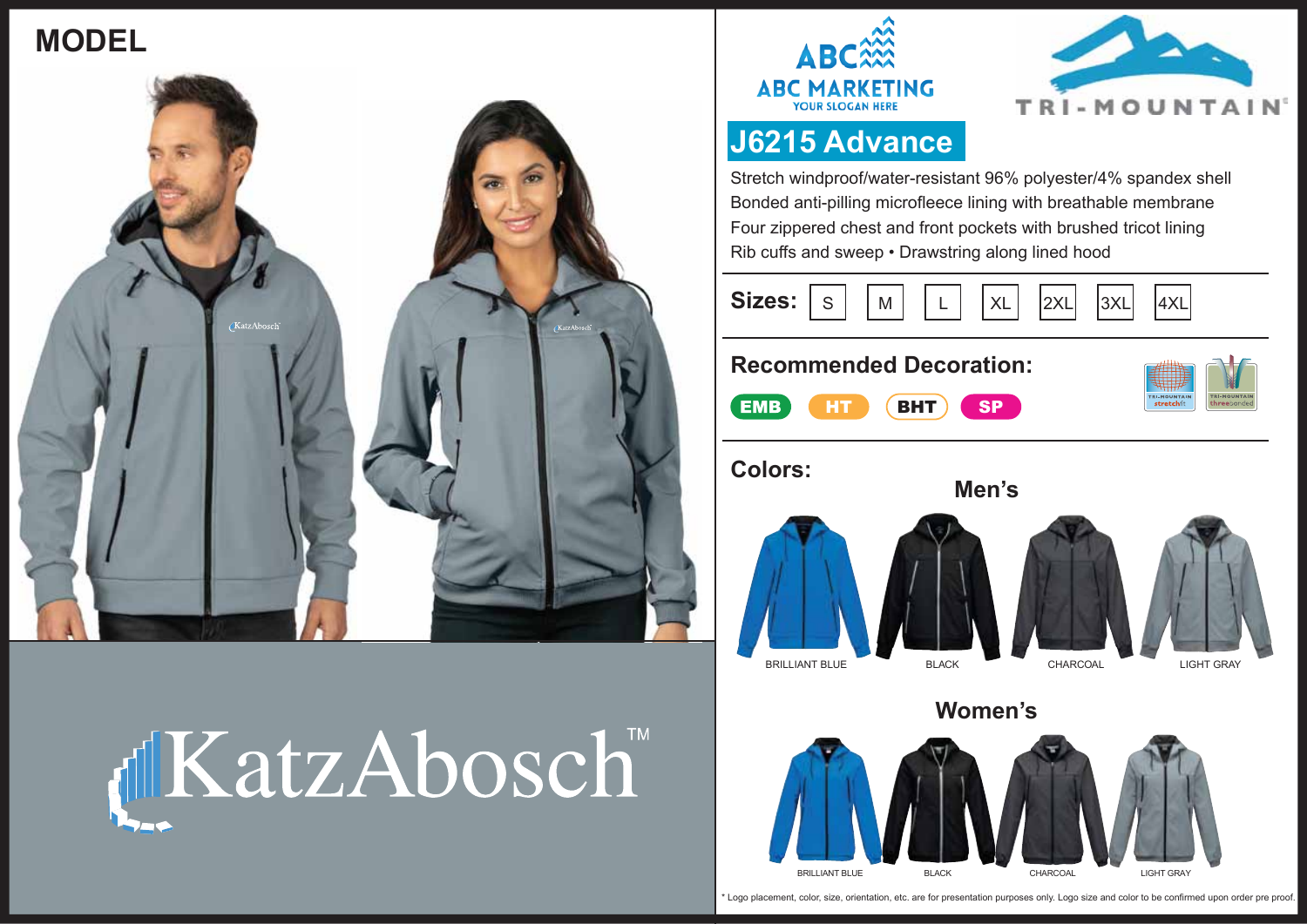







**slim** t

# **F7278 Lane Jacket**

Midweight 7.4 oz. polyester double-knit front and back body 9.5 oz. 92% polyester/8% spandex sleeves, side panels and collar Two welt pockets along front seams, Reverse placket zipper with chin guard Raglan sleeves, bound cuffs and sweep

| Sizes: $\boxed{s}$ $\boxed{M}$ $\boxed{L}$ $\boxed{xL}$ $\boxed{2xL}$ $\boxed{3xL}$ $\boxed{}$ |  |  |  |  |  |  | 4XL |
|------------------------------------------------------------------------------------------------|--|--|--|--|--|--|-----|
|------------------------------------------------------------------------------------------------|--|--|--|--|--|--|-----|

### **Recommended Decoration:**

 $<sub>em</sub>$ </sub>



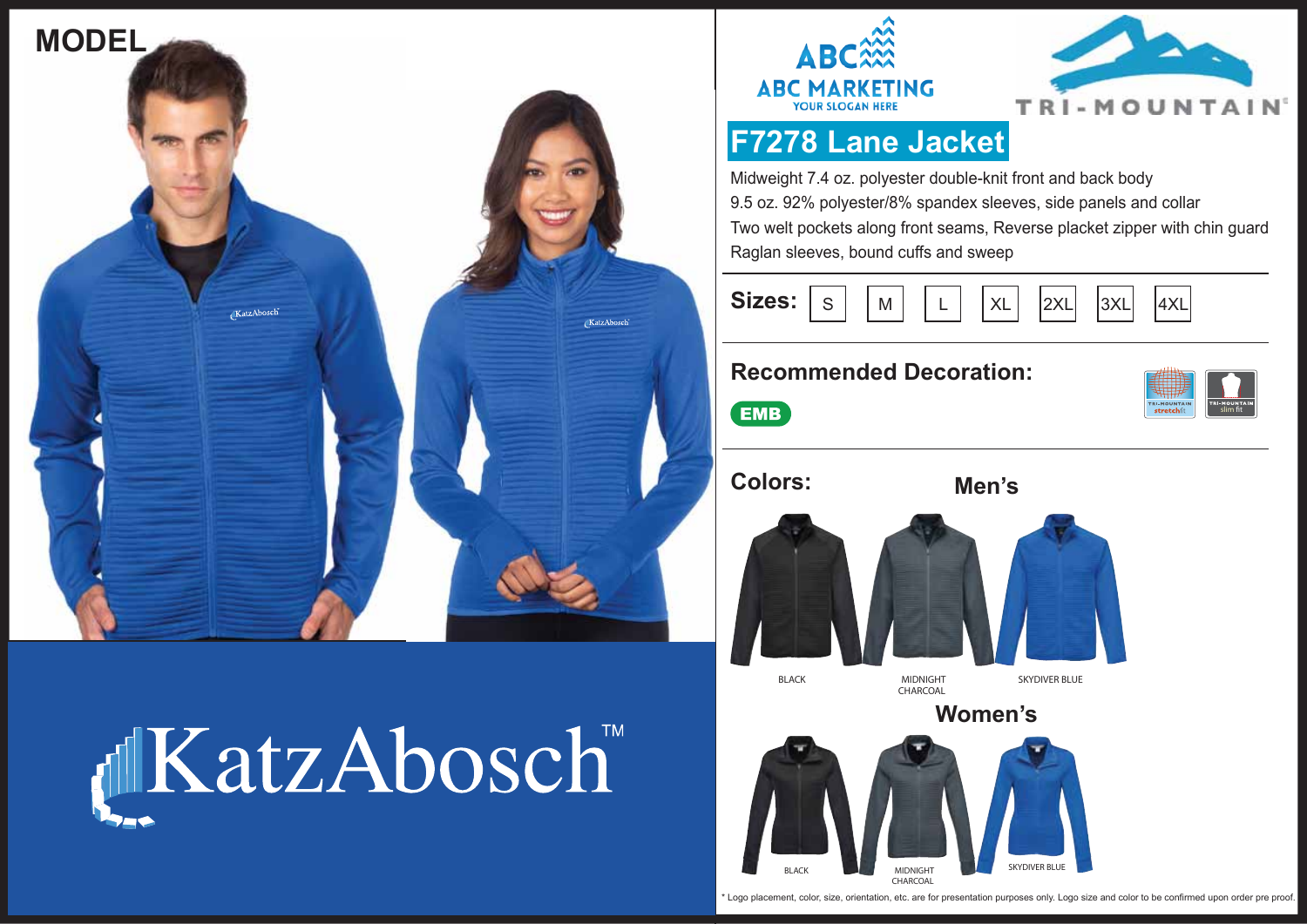







### **F7060 Headwind Hoody**

9.8 oz. 90% polyester/10% spandex layer knit sleeves, hood and side panels 2.8 oz. polyester heat press quilted front and back panels

Raglan sleeves with self-fabric cuffs and sweep

Two welt pockets with woven trim. Black zipper placket and drawstring hood

#### **Sizes:**



### **Recommended Decoration:**



 $\overline{\phantom{a}}$  EMB

### **Colors:**



**BLACK**

**HEATHER CHARCOAL**